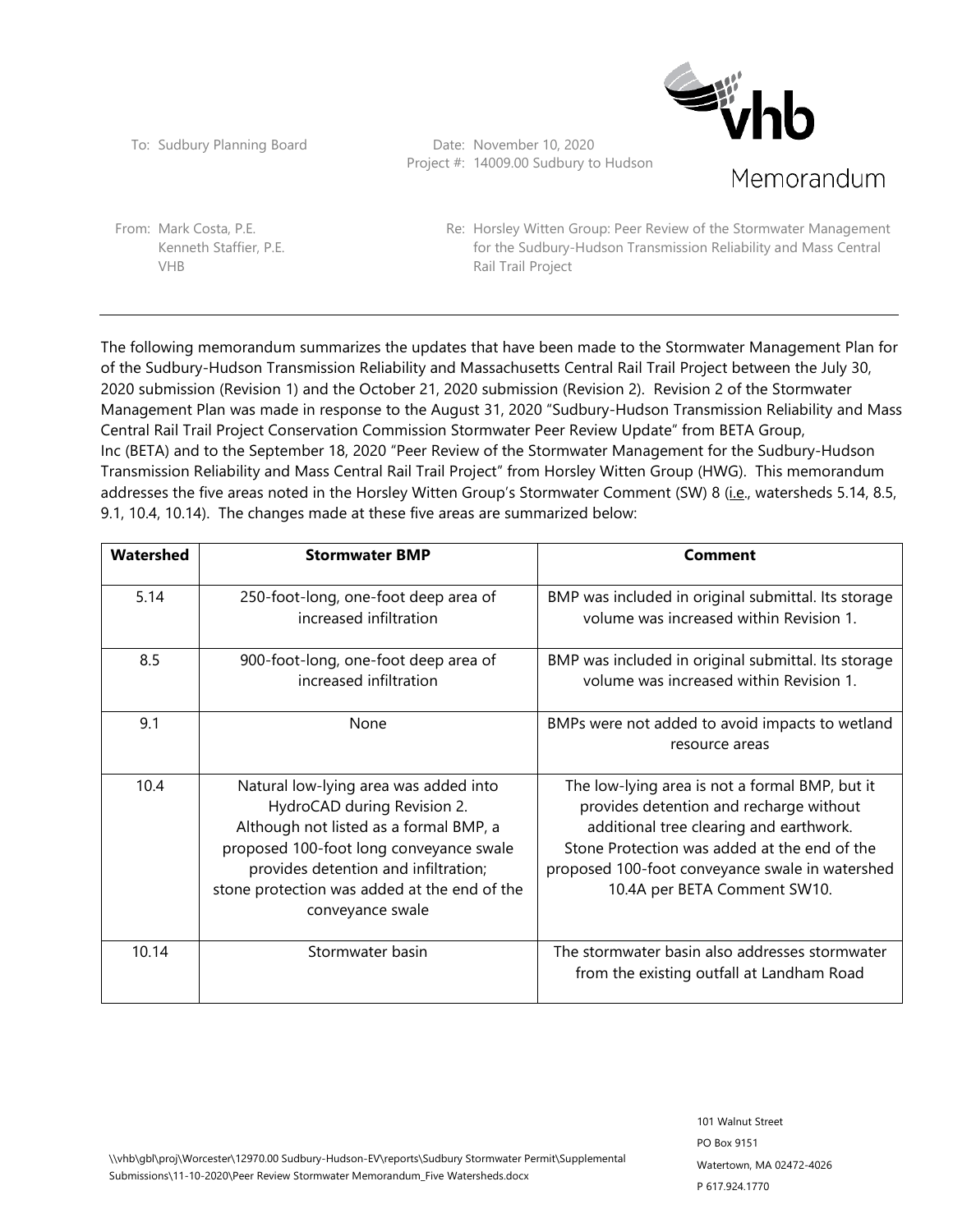### **Design Point and Watershed 5.14**

The Revision 2 changes made to design point 5.14 include: (1) separating the existing conditions into watersheds 5.14A and 5.14B to create congruency from the existing condition watershed to the proposed condition watershed, (2) modifying delineation of the watershed to remove downgradient areas (based upon BETA Comment SW12), and (3) updating an area previously designated as Wood-Good cover type to Grass–Good cover type. Watershed 5.14B includes a proposed 250-foot-long, one-foot-deep, area of increased infiltration and its storage volume was increased within Revision 1.

### **Design Point and Watershed 8.5**

The Revision 2 changes made to design point 8.5 include: (1) separating the existing conditions into watersheds 8.5A and 8.5B to create congruency from the existing condition watershed to the proposed condition watershed, and (2) updating hydrologic soil groups (HSGs) from HSG D to HSG A for Revision 2 (based upon BETA Comment SW14). Watershed 8.5B includes a proposed 900-foot-long, one-foot-deep area of increased infiltration and its storage volume was increased within Revision 1.

### **Design Point and Watershed 9.1**

The Revision 2 changes made to design point 9.1 include: (1) updating HSGs from HSG D to HSG A for Revision 2 (based upon BETA Comment SW14), (2) revising portions of the existing rail bed cover type designation as Woods– Good within Revision 1 to Gravel for Revision 2. This change increased the peak rate of runoff and volume in the existing conditions for Revision 2. No BMPs have been proposed to be added for this watershed because much of the ROW is at or near the elevation of the wetland resource areas and any BMP would need to be constructed beyond the shoulder of the bike path, which would result in impacts to the wetland resource areas.

### **Design Point and Watershed 10.4**

The Revision 2 changes made to design point 10.4 include separating the existing conditions watershed into watersheds 10.4A and 10.4B to create congruency from the existing condition watershed to the proposed condition watershed. The HydroCAD model was updated to include a low area within the right-of-way. Although not a formal BMP, the low point provides detention and recharge potential without additional tree removal and earthwork. The addition of the low area reduces the peak rate of runoff in existing and proposed conditions in Revision 2. Although not listed as a formal BMP, a proposed 100-foot long conveyance swale provides detention and infiltration. Stone Protection was added at the end of the proposed 100-foot conveyance swale in watershed 10.4A per BETA Comment SW10.

### **Design Point and Watershed 10.14**

The Revision 2 changes made to design point 10.14 include separating the existing conditions watershed into watersheds 10.14A and 10.14B to create congruency from existing condition to proposed condition. This reduced TCs in the modified existing watersheds which increased peak runoff rates and volumes in the existing conditions. The existing cover type for the bike path was updated from Gravel to Brush–Poor (BETA Comment SW13). HSGs that were originally designated as Unknown were HSG D in Revision 1 and have been updated to HSG A for Revision 2 (BETA Comment SW14). Incorporating these two changes of updated cover type and HSGs reduced the peak rate of runoff and volume in existing and proposed conditions. The addition of Landham Road basin, BMP P-10.14B (BETA Comment SW 8), also reduced the peak rate and volumes in proposed conditions for Revision 2. This basin was also added to address stormwater from existing outfall at Landham Road.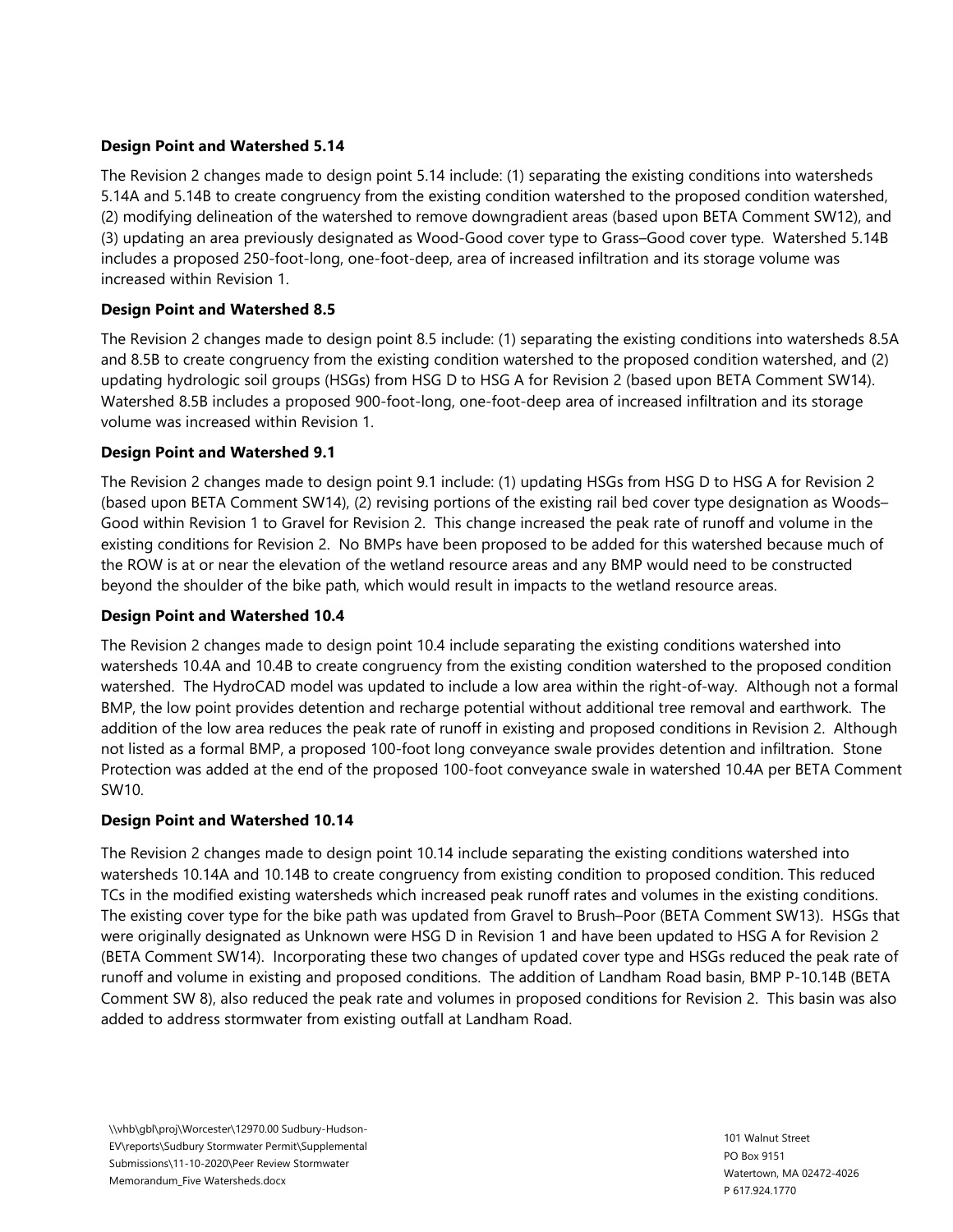### **Legend**



### **Areas of increased infiltration**

|     | Area of Increased Infiltration |
|-----|--------------------------------|
|     |                                |
| TC. | Time of Concentration          |

HSG Hydrologic Soil Group

WS Watershed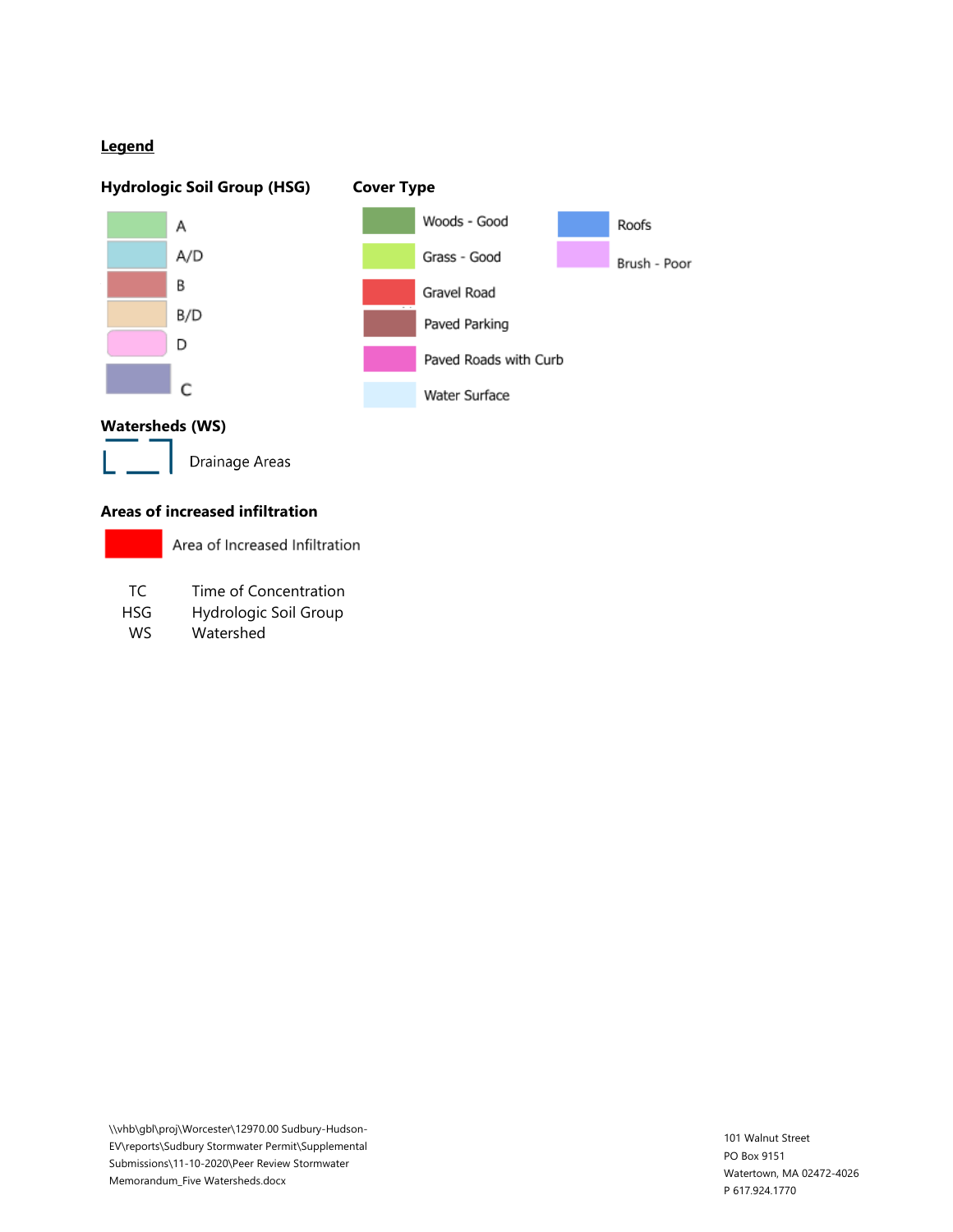### **Design Point and Watershed 5.14**

July 2020 Submission - Revision 1





October 2020 Submission - Revision 2 Existing (HSG & WS) Proposed (HSG & WS) Existing (Cover Type & WS) Proposed (Cover Type &

WS)





|                                           | Revision 1 |           |     | Revision 2 |      |           |      |
|-------------------------------------------|------------|-----------|-----|------------|------|-----------|------|
|                                           | EX         | <b>PR</b> |     | EX         |      | <b>PR</b> |      |
|                                           |            | A         | В   | A          | В    | A         | В    |
| Area (acre)                               | 14.0       | 13.7      | 0.4 | 0.6        | 0.4  | 0.7       | 0.4  |
| Curve Number                              | 46         | 46        | 39  | 46         | 37   | 51        | 41   |
| TC (minutes)                              | 23.1       | 13.2      | 6.9 | 23.8       | 10.1 | 9.2       | 13.7 |
| Peak Discharge<br>Rate ( $Q100$ cfs)*     | 20.1       | 25.2      |     | 1.1        |      | 1.6       |      |
| <b>Runoff Volume</b><br>$(Q100$ acre-ft)* | 2.555      | 2.568     |     | 0.152      |      | 0.160     |      |

\*Peak Discharge and Runoff Volume are in reference to the corresponding design point

### Existing (HSG & WS) Proposed (HSG & WS) Existing (Cover Type & WS) Proposed (Cover Type & WS)









### Changes include:

- Existing conditions watershed separated into watersheds 5.14A and 5.14B to create congruency from existing condition watershed to proposed condition watershed. This reduced TCs in the modified existing watersheds which increased peak runoff rates and volumes in the existing conditions.
- Modified delineation of watershed to remove downgradient areas. This significantly reduced peak runoff rates and volumes in both existing and proposed conditions. *BETA Comment SW12.*
- Cover Type area previously designated as Wood Good to Grass - Good was revised to more accurately reflect the existing cover type.

\\vhb\gbl\proj\Worcester\12970.00 Sudbury-Hudson-EV\reports\Sudbury Stormwater Permit\Supplemental Submissions\11-10-2020\Peer Review Stormwater Memorandum\_Five Watersheds.docx

101 Walnut Street PO Box 9151 Watertown, MA 02472-4026 P 617.924.1770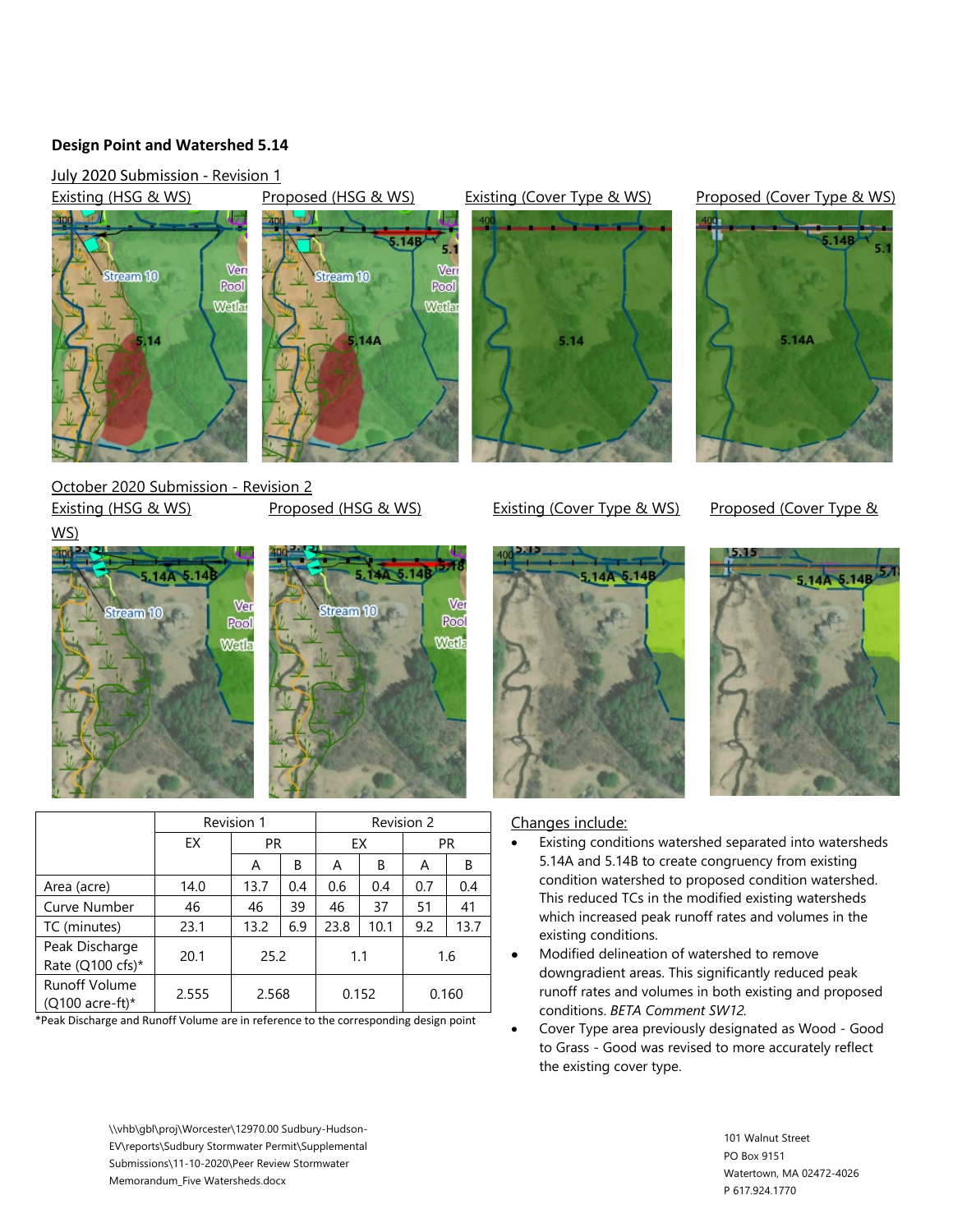### **Design Point and Watershed 8.5**

July 2020 Submission - Revision 1





*\* HydroCAD Cover Type calculations taken from watershed limits. Revision 2 Figures have been updated to not show Cover Type outside watershed limits.*

### October 2020 Submission - Revision 2





### Existing (HSG & WS) **Proposed (HSG & WS)** Proposed (HSG & WS)



Peak Discharge

Runoff Volume

### Existing (Cover Type & WS) Cover Type & WS)



Area (acre)  $\begin{array}{|c|c|c|c|c|c|c|c|c|} \hline \end{array}$  4.0 0.7 3.5 0.7 3.4 0.7 3.5 Curve Number | 68 | 50 | 77 | 34 | 65 | 50 | 65 TC (minutes) | 24.9 | 19.4 | 15.3 | 37.8 | 15.3 | 19.4 | 15.3

Peak Discharge | 13.6 | 17.6 | 13.2 | 13.3

 $\begin{array}{|c|c|c|c|c|c|}\n\hline\n\text{Quoint} & 1.571 & 1.803 & 1.305 & 1.295 \\
\hline\n\text{Quoint} & & & & & \n\hline\n\end{array}$ \*Peak Discharge and Runoff Volume are in reference to the corresponding design point

Revision 1 Revision 2 EX PR FX PR

A | B | A | B | A | B

## Changes include:

8.5A

• Existing conditions watershed was separated into watersheds 8.5A and 8.5B to create congruency from existing condition watershed to proposed condition watershed. This reduced TCs in the modified existing watersheds which increased peak runoff rates and volumes in the existing conditions Rev 2.

8.5B

• HSGs originally designated as Unknown, were HSG D in Revision 1, and have been updated to HSG A for Revision 2. This reduced the peak rate of runoff and volume in existing and proposed conditions Rev 2. *BETA Comment SW14*

\\vhb\gbl\proj\Worcester\12970.00 Sudbury-Hudson-EV\reports\Sudbury Stormwater Permit\Supplemental Submissions\11-10-2020\Peer Review Stormwater Memorandum\_Five Watersheds.docx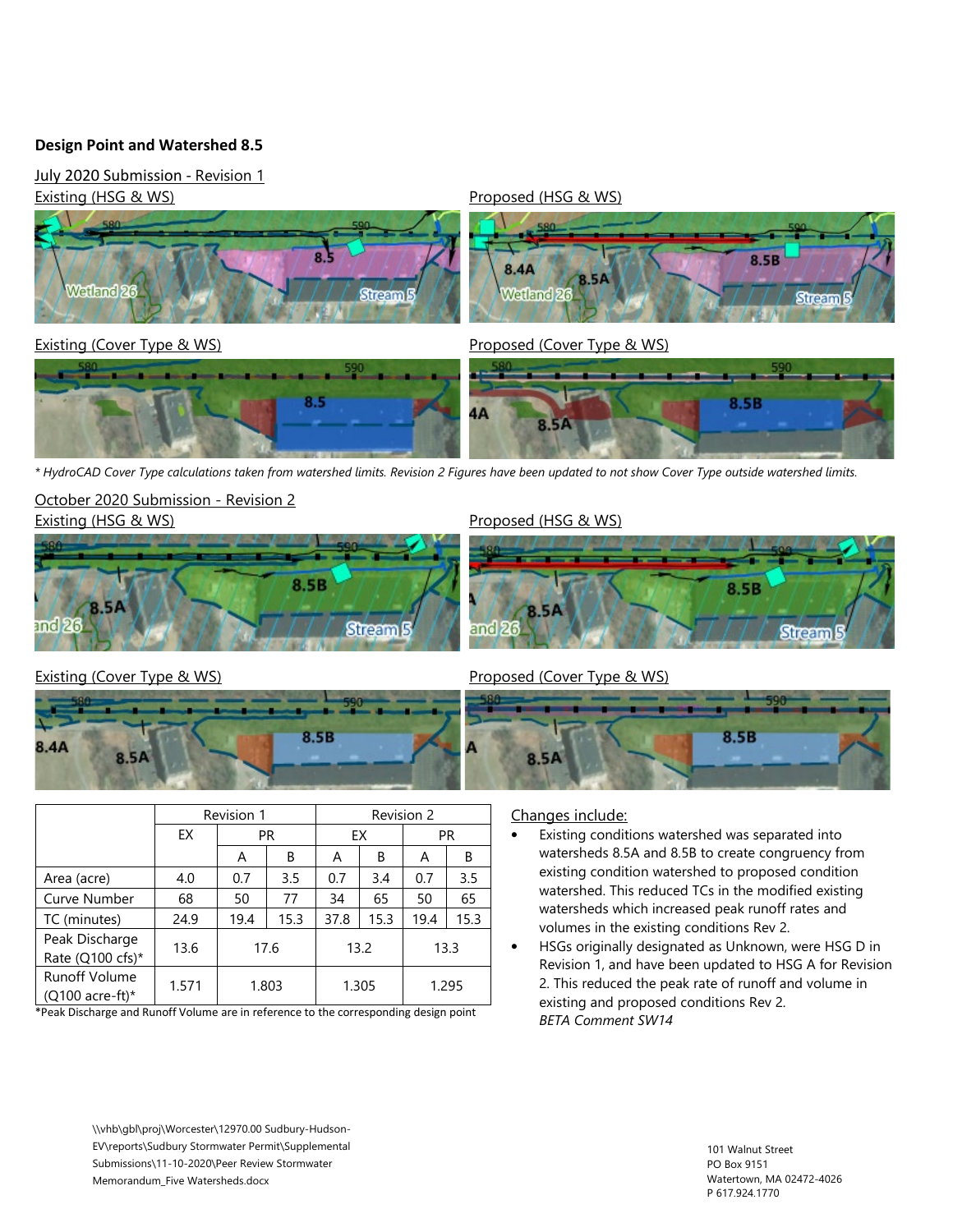### **Design Point and Watershed 9.1**

July 2020 Submission - Revision 1 Existing (HSG & WS) Proposed (HSG & WS)







Existing (Cover Type & WS)<sup>\*</sup> Proposed (Cover Type & WS)<sup>\*</sup>



*\* HydroCAD Cover Type calculations taken from watershed limits. Revision 2 Figures have been updated to not show Cover Type outside watershed limits.*

October 2020 Submission - Revision 2





|                                         | Revision 1 |           | Revision 2 |           |  |
|-----------------------------------------|------------|-----------|------------|-----------|--|
|                                         | EX         | <b>PR</b> | EX         | <b>PR</b> |  |
| Area (acre)                             | 2.2        | 2.2       | 2.2        | 2.2       |  |
| Curve Number                            | 87         | 90        | 83         | 84        |  |
| TC (minutes)                            | 41.2       | 29.7      | 41.2       | 29.7      |  |
| Peak Discharge<br>Rate (Q100 cfs)*      | 8.5        | 10.3      | 8.0        | 9.5       |  |
| <b>Runoff Volume</b><br>(Q100 acre-ft)* | 1.296      | 1.363     | 1.207      | 1.230     |  |

\*Peak Discharge and Runoff Volume are in reference to the corresponding design point

### \\vhb\gbl\proj\Worcester\12970.00 Sudbury-Hudson-EV\reports\Sudbury Stormwater Permit\Supplemental Submissions\11-10-2020\Peer Review Stormwater Memorandum\_Five Watersheds.docx

### Existing (HSG & WS) existing (HSG & WS)



### Existing (Cover Type & WS) Cover Type & WS)



### Changes include:

- HSGs originally designated as Unknown were HSG D in Revision 1 and have been updated to HSG A for Revision 2. This reduced the peak rate of runoff and volume in existing and proposed conditions Revision 2. *BETA Comment SW14*
- Portions of the existing rail bed had been designated as Woods – Good cover type within Revision 1. This has been updated to Gravel for Revision 2. This increased the peak rate of runoff and volume in existing conditions Revision 2.

101 Walnut Street PO Box 9151 Watertown, MA 02472-4026 P 617.924.1770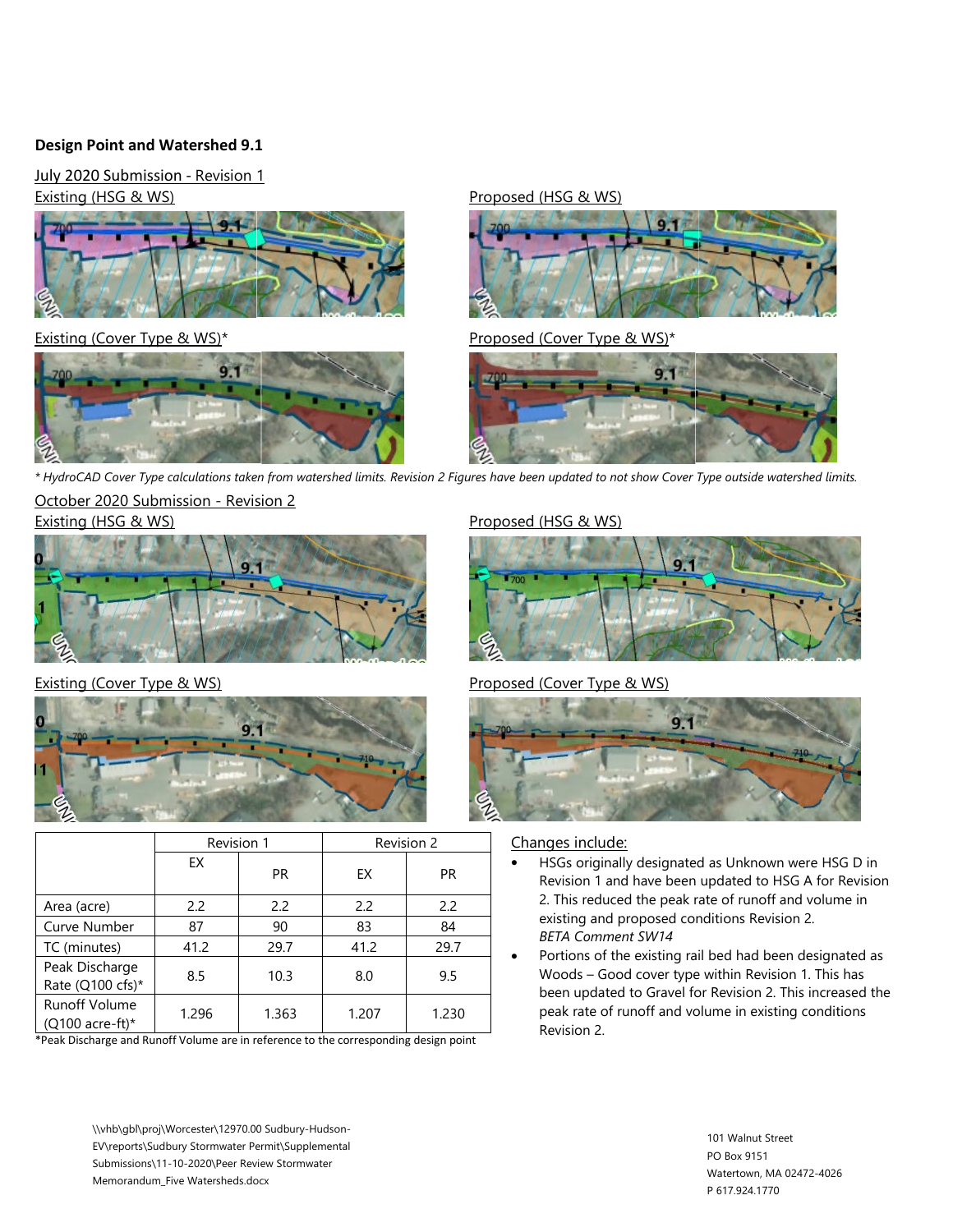### **Design Point and Watershed 10.4**

### July 2020 Submission - Revision 1

Existing (HSG & WS) Proposed (HSG & WS) Existing (Cover Type & WS) Proposed (Cover Type & WS)



### October 2020 Submission - Revision 2 Existing (HSG & WS) Proposed (HSG & WS) Existing (Cover Type & WS) Proposed (Cover Type & WS)



10.4B

Walland 17



10.4A

Wat

Weder d16

|                                            | Revision 1 |       |      | Revision 2 |      |           |      |
|--------------------------------------------|------------|-------|------|------------|------|-----------|------|
|                                            | EX         | PR    |      | EX         |      | <b>PR</b> |      |
|                                            |            | A     | B    | A          | B    | A         | B    |
| Area (acre)                                | 4.9        | 1.8   | 3.0  | 1.8        | 3.0  | 1.8       | 3.0  |
| Curve Number                               | 62         | 63    | 63   | 63         | 63   | 63        | 63   |
| TC (minutes)                               | 25.4       | 11.3  | 13.4 | 17.3       | 13.4 | 11.3      | 13.4 |
| Peak Discharge<br>Rate (Q100 cfs*)         | 13.8       | 18.8  |      | 6.3        |      | 7.4       |      |
| <b>Runoff Volume</b><br>(Q100 acre-ft) $*$ | 1.628      | 1.676 |      | 0.627      |      | 0.627     |      |

Peak Discharge and Runoff Volume are in reference to the corresponding design point





# 10.3 10.4A 10.4B

10.4A

### Changes include:

- Existing conditions watershed was separated into watersheds 10.4A and 10.4B to create congruency from existing condition watershed to the proposed condition watershed. This reduced TCs in the modified existing watersheds which increased peak runoff rates and volumes in the existing conditions.
- Added low point in existing and proposed HydroCAD model. This reduced the peak rate of runoff in existing and proposed conditions in Rev 2.
- Added Stone Protection at the end of the conveyance swale in watershed 10.4A *BETA Comment SW10*

101 Walnut Street PO Box 9151 Watertown, MA 02472-4026 P 617.924.1770

\\vhb\gbl\proj\Worcester\12970.00 Sudbury-Hudson-EV\reports\Sudbury Stormwater Permit\Supplemental Submissions\11-10-2020\Peer Review Stormwater Memorandum\_Five Watersheds.docx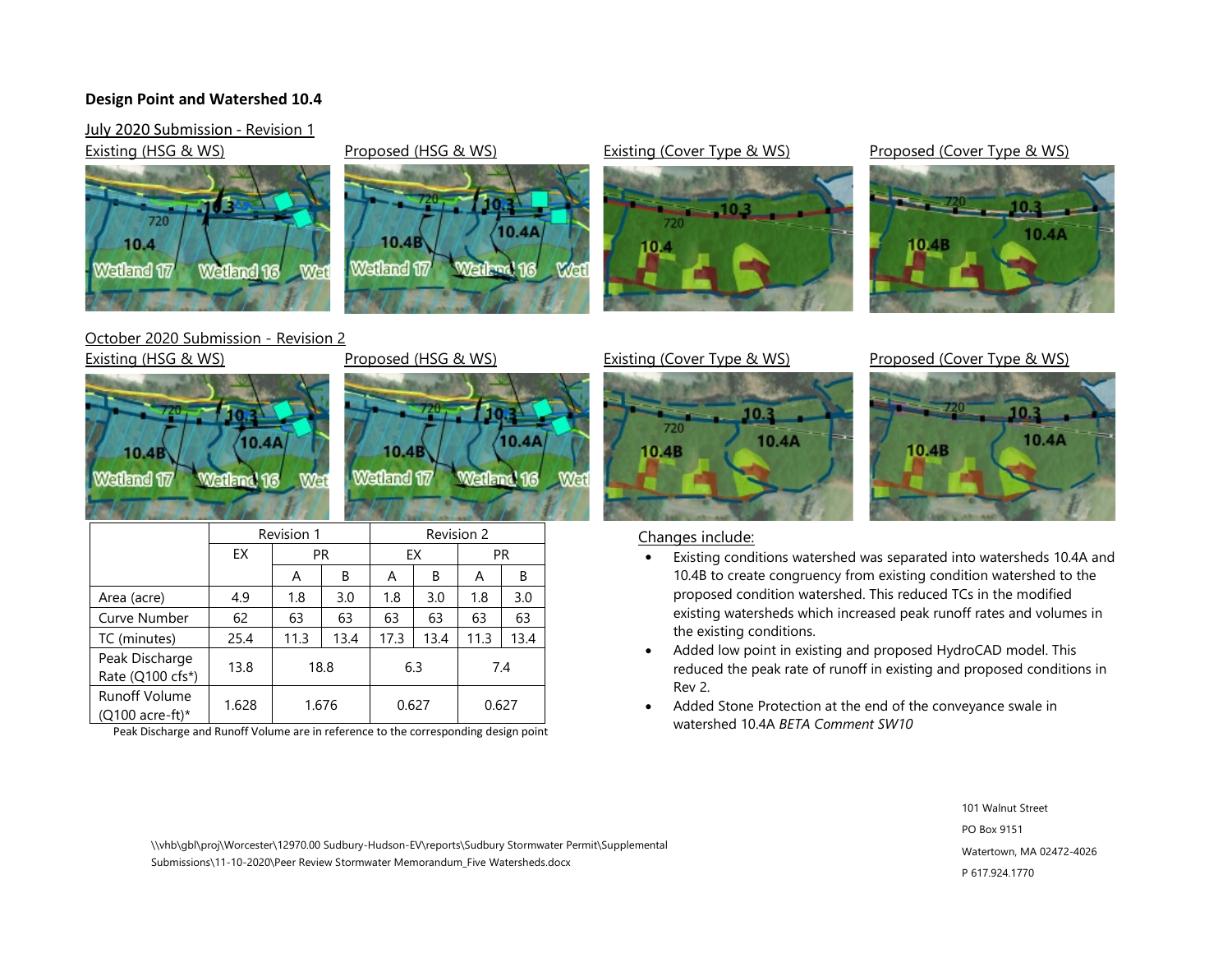### **Design Point and Watershed 10.14**

July 2020 Submission - Revision 1



|                                         | Revision 1 |           |      | Revision 2 |      |       |      |
|-----------------------------------------|------------|-----------|------|------------|------|-------|------|
|                                         | EX         | <b>PR</b> |      | EX         |      | PR.   |      |
|                                         |            | A         | В    | A          | B    | A     | B    |
| Area (acre)                             | 7.0        | 4.1       | 2.9  | 4.1        | 2.9  | 4.1   | 2.9  |
| Curve Number                            | 74         | 66        | 84   | 40         | 56   | 40    | 56   |
| TC (minutes)                            | 37.1       | 7.5       | 19.4 | 19.0       | 30.6 | 19.0  | 11.9 |
| Peak Discharge<br>Rate (Q100 cfs)*      | 22.9       | 31.2      |      | 9.7        |      | 11.7  |      |
| <b>Runoff Volume</b><br>(Q100 acre-ft)* | 3.182      | 3.150     |      | 1.320      |      | 1.282 |      |

\*Peak Discharge and Runoff Volume are in reference to the corresponding design point

\\vhb\gbl\proj\Worcester\12970.00 Sudbury-Hudson-EV\reports\Sudbury Stormwater Permit\Supplemental Submissions\11-10-2020\Peer Review Stormwater Memorandum\_Five Watersheds.docx

### Changes include:

- Addition of Landham Road basin, BMP: P-10.14B. *BETA Comment SW 8* This reduced the peak rate and volumes in proposed conditions Rev 2.
- Existing conditions watershed separated into watersheds 10.14A and 10.14B to create congruency from existing condition to proposed condition. This reduced TCs in the modified existing watersheds which increased peak runoff rates and volumes in the existing conditions.
- HSGs originally designated as Unknown were HSG D in Revision 1 and have been updated to HSG A for Revision 2. This reduced the peak rate of runoff and volume in existing and proposed conditions Rev 2. *BETA Comment SW14*.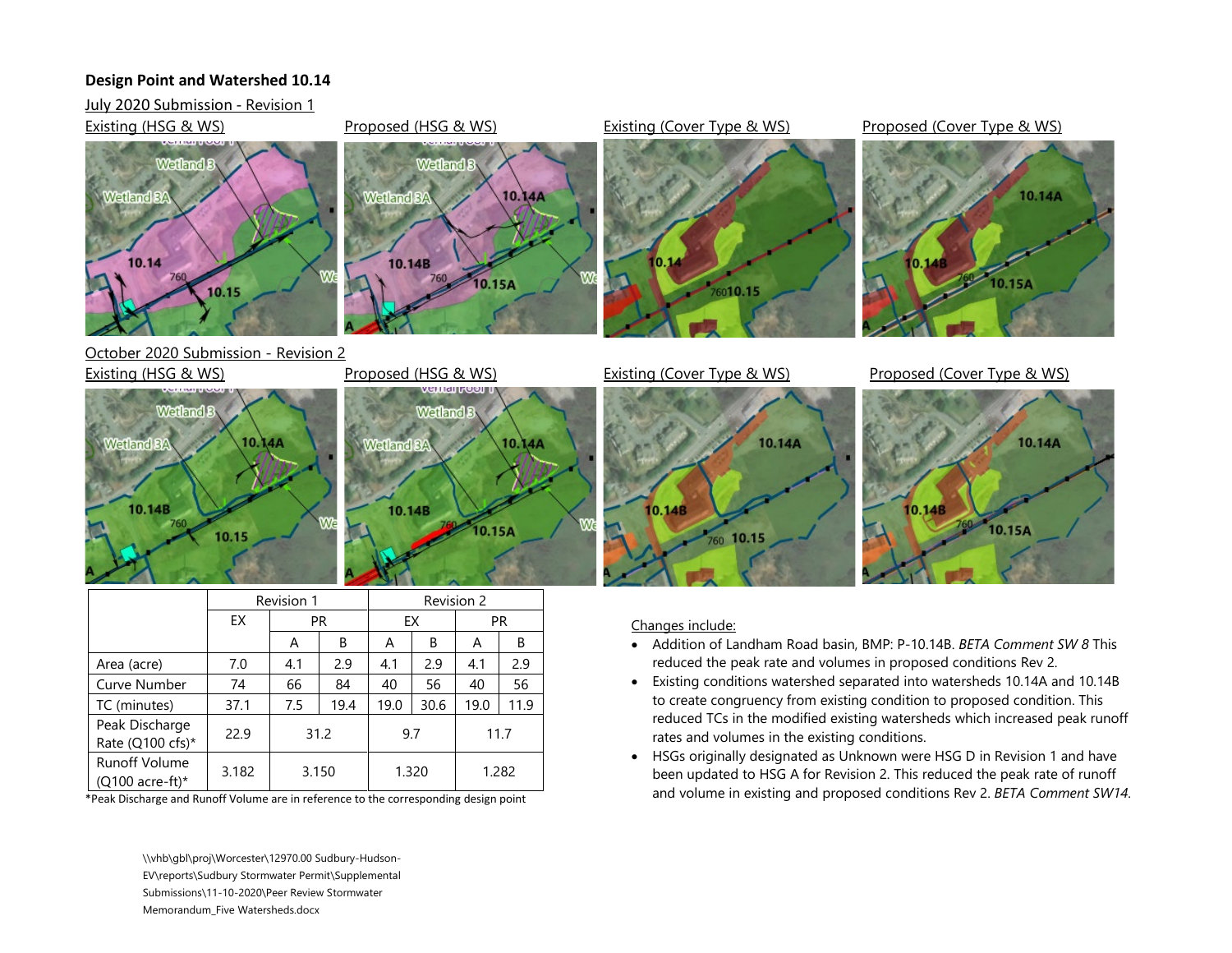• Existing cover type for bike path updated from Gravel to Brush – Poor. This decreased peak rate of runoff and volume in existing conditions Rev 2. *BETA Comment SW1*

> \\vhb\gbl\proj\Worcester\12970.00 Sudbury-Hudson-EV\reports\Sudbury Stormwater Permit\Supplemental Submissions\11-10-2020\Peer Review Stormwater Memorandum\_Five Watersheds.docx